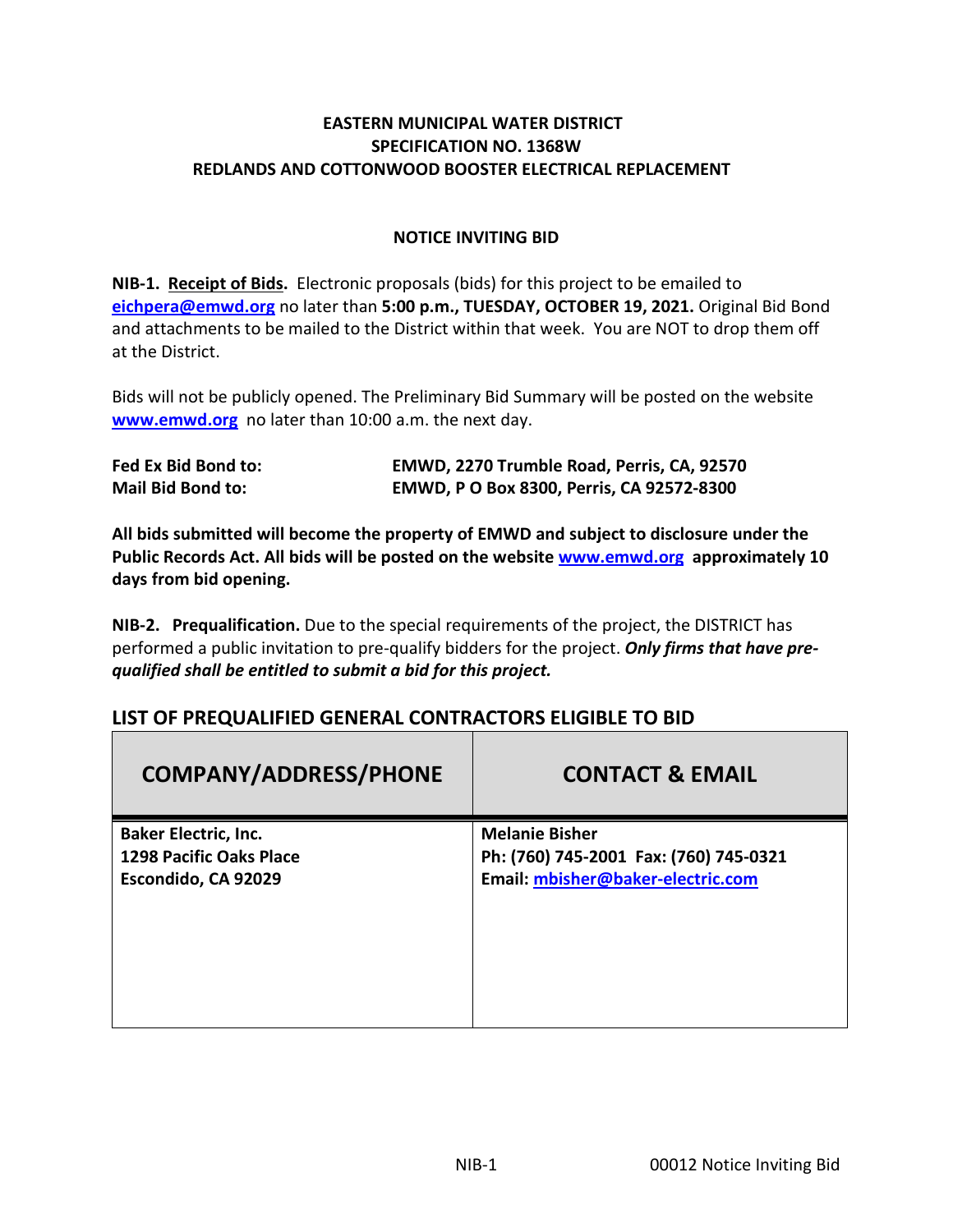| <b>COMPANY/ADDRESS/PHONE</b>                                 | <b>CONTACT &amp; EMAIL</b>                                            |
|--------------------------------------------------------------|-----------------------------------------------------------------------|
| <b>CDM Constructors, Inc.</b>                                | <b>Steven A. Kurtz</b>                                                |
| 9220 Cleveland Ave., Suite 100<br>Rancho Cucamonga, CA 91730 | Ph: (909) 579-3469 Fax: (909) 980-5185<br>Email: kurtzsa@cdmsmith.com |
|                                                              |                                                                       |
| <b>CSI Electrical Contractors, Inc.</b>                      | <b>Mike Denning</b>                                                   |
| 10623 Fulton Wells Avenue                                    | Ph: (562) 946-0700 Fax: (562) 946-0701                                |
| Santa Fe Springs, CA 90670                                   | Email: estimating@csielectric.com                                     |
| Davis Electric, Inc.                                         | <b>Wayne Davis</b>                                                    |
| 13556 Douglas St.                                            | Ph: (909) 446-0054 Fax: (909) 446-0366                                |
| Yucaipa, CA 92399                                            | Email: wayne@davis-electric.com                                       |
| Leed Electric, Inc.                                          | Seyed A. Jamali Dinan                                                 |
| 13138 Arctic Circle                                          | Ph: (562) 270-9500 Fax: (562) 863-5723                                |
| Santa Fe Springs, CA 90670                                   | Email: sjamali@leedelectric.com                                       |
| <b>Mass. Electric Construction Co.</b>                       | <b>Brandon Parker</b>                                                 |
| 1925 Wright Avenue, Suite C                                  | Ph: (909) 962-6001                                                    |
| La Verne, CA 91750                                           | Email: bparker@masselec.com                                           |
|                                                              |                                                                       |
| <b>Southern Contracting Company</b>                          | <b>Philip E. Waterman</b>                                             |
| 559 N. Twin Oaks Valley Rd.                                  | Ph: (760) 744-0760 Fax: (760) 744-9691                                |
| San Marcos, CA 92069                                         | Email: pwaterman@southerncontracting.com                              |

**NIB-3. Contract Documents.** The contract documents, which include instructions to bidders, plans and specifications, are available at **[www.emwd.org](http://www.emwd.org/)**. To view and download these documents, navigate to *Construction* and select *Construction Bid Opportunities.* If obtaining the contract documents online, please complete the Planholder Registration form to receive email notification of addenda issued. *Bidders shall use full size drawings to prepare bid.*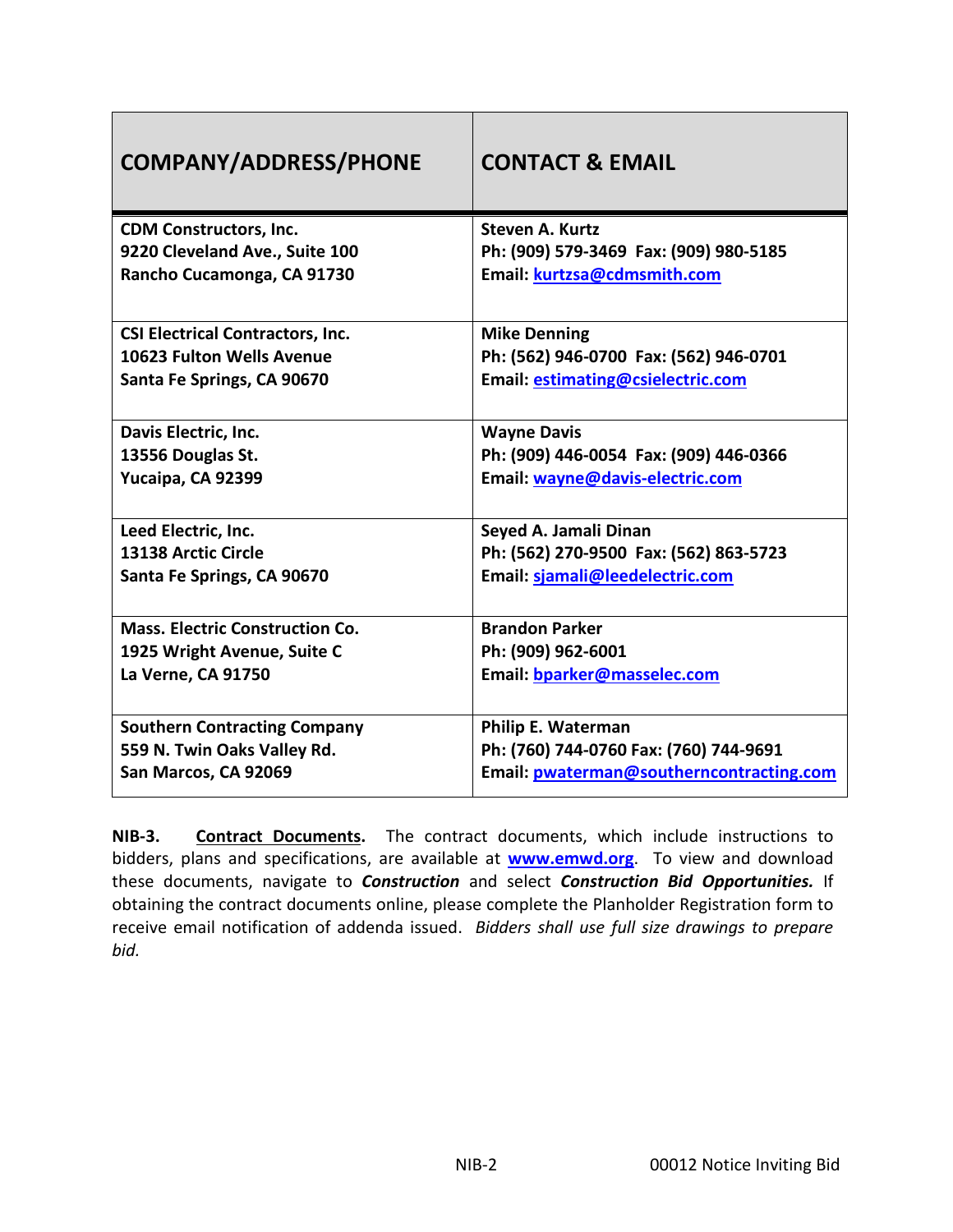#### **NIB-4. Location and Description of Work**.

The work to be constructed is located on 13400 Redlands Blvd, Moreno Valley, CA.

The work comprises providing temporary power during construction, including a temporary portable MCC with (2) 100 HP VFDs and a portable generator and RTU/MCP panel; removal of existing electrical equipment to be replaced; construction of SCE Metering Switchboard; construction of 800 Amp Distribution Switchboard; construction of 800 Amp automatic transfer switch (ATS) and emergency standby generator; construction of new motor for Pump # 4; construction of four (4) VFDS; construction of a new RTU/MCP Panel, and installation of EMWD provided OIT and RTU backplane and appurtenances; construction of new cable trays, conduits and wiring. Installing XHHW-2 type conductors for power and control cables; and construction of site improvements including chain-link fencing, gates, and concrete slabs.

**NIB-5. Mandatory Pre-Bid Walk-Through** will be conducted by EMWD on **TUESDAY, SEPTEMBER 28, 2021 at 9:00 a.m.** If you would like to attend the walk-thru email Melissa Abella **[abellam@emwd.org](mailto:abellam@emwd.org)** to be added to the list of attendees.

Walk-thru will be held at 13400 Redlands Blvd, Moreno Valley, CA 92555 (see Pre-Bid Walk Thru map/directions).

**Please arrive promptly! All bidders must have an employee of their firm sign-in and attend the mandatory pre-bid walk**-**through meeting. Failure to do so shall deem your bid nonresponsive.**

**Personal Protective Equipment (PPE).** For your safety, attendees shall bring and wear hard hats, safety vests, and close-toed shoes, if construction is present.

**QUESTIONS:** All questions must be submitted **in writing by 5:00 p.m., FRIDAY, OCTOBER 1, 2021** to Mr. Edward Serna c/o Melissa Abella; EMAIL: **[sernae@emwd.org](mailto:sernae@emwd.org) & [abellam@emwd.org](mailto:abellam@emwd.org)** *Questions received after this time may not be responded to.*

**NIB-6. Contract Bonds. All bonds shall be executed by admitted surety insurers, as defined in Code of Civil Procedure section 995.120.** Each proposal must be accompanied by a certified check or satisfactory surety bond **(by utilizing the District's Bid Bond form BB-1)** for not less than 10% of the bidder's total contract price as a guarantee that the bidder shall, within **seven (7)** days after the mailing of a notice of acceptance of bid by the District to the bidder, enter into the written contract supplied by the District. The District shall return the bid bond, upon request. The Contractor shall furnish a faithful performance bond in an amount equal to 100% of the amount of the contract and a labor payment bond in an amount equal to 100% of the contract amount.

**Pursuant to Section 995.660(a) of the Code of Civil Procedure, the Contractor shall submit the following documents with the performance and payment bonds:**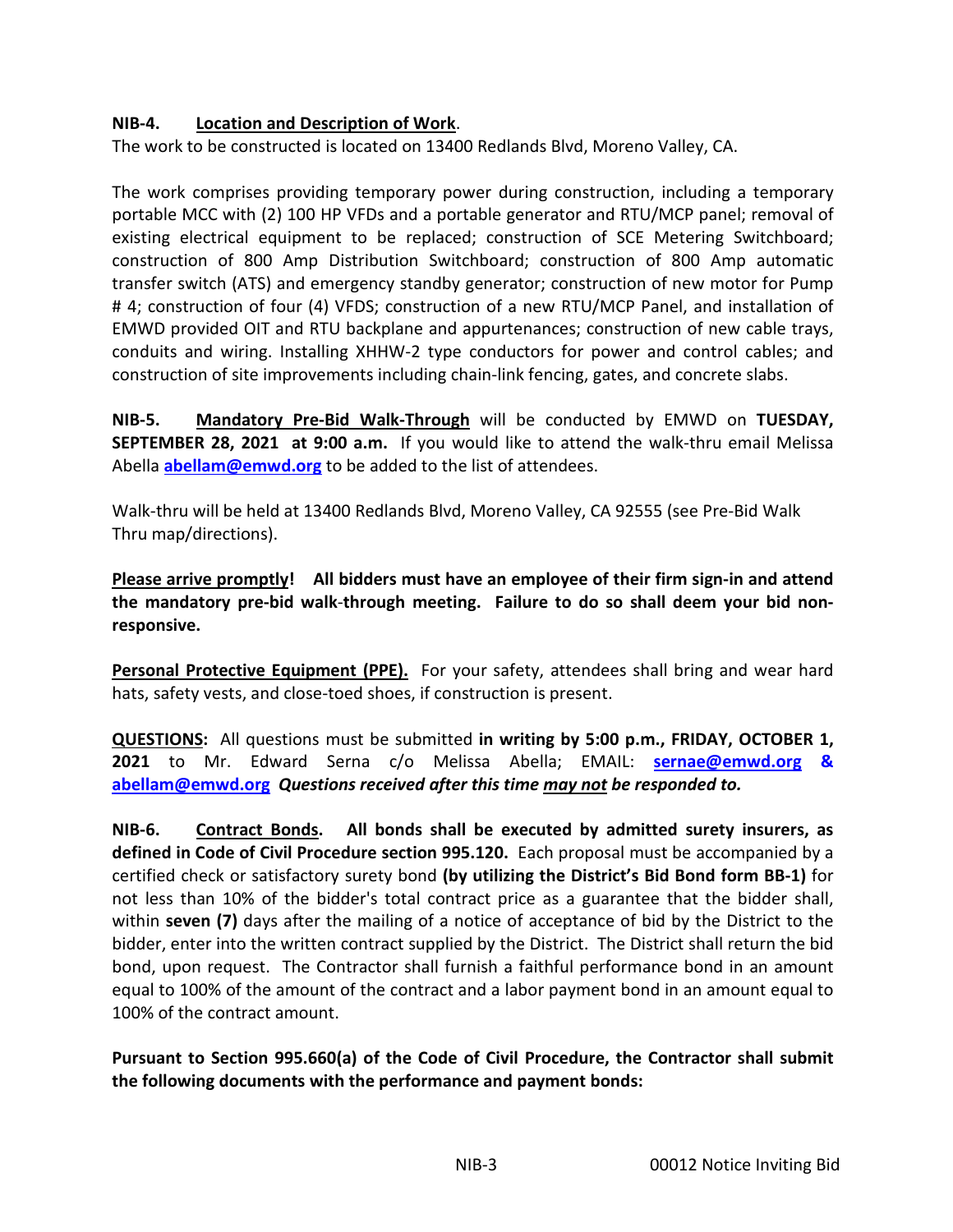- (1) The original, or a certified copy, of the unrevoked appointment, power of attorney, bylaws, or other instrument entitling or authorizing the person who executed the bond to do so;
- (2) A certified copy of the certificate of authority of the insurer issued by the State of California's Insurance Commissioner; and
- (3) Copies of the insurer's most recent annual and quarterly statements filed with the Department of Insurance.

#### **NO PAYMENT SHALL BE MADE UNTIL THE BONDS ARE APPROVED BY THE DISTRICT**

**NIB-7. Safety.** Safety of all activities in connection with the work is of paramount and overriding importance to the District. The District is recognized by the California Occupational Safety and Health Administration (Cal OSHA) as an active participant in the California Voluntary Protection Program (Cal VPP). The District is designated a Cal STAR site due to our high-level commitment to safety. Bidders on this project will be required to comply with and meet all applicable Cal OSHA requirements of Title 8 of the California Code of Regulations, including their current Injury and Illness Prevention Plan, T8 CCR Section 3203.

**All bidders shall complete the C-16 Annual Summary of Work Related Injuries and Illness (Cal/OSHA Form 300A) and the C-17 Contractor's Cal/OSHA Compliance History and SIC Code form.** *Failure to fully divulge, complete and submit these forms may deem your bid nonresponsive* 

A safety conference shall be scheduled prior to the preconstruction conference to review the experience modification rating, the respective safety requirements, and to discuss implementation of all health and safety provisions related to this project.

**NIB-8. Contract Time.** No bid or bid security may be withdrawn for **seventy-five (75)**  calendar days after the date bids are received. The successful bidder shall, within **seven (7)** calendar days after the District mails a notice of acceptance of bid, return the signed agreement and bonds, and attend the pre-construction conference at the District office. **The contract period shall commence seven (7) calendar days from the date of the Notice-of-Acceptance-of-Proposal. The Contractor shall complete all work, including testing, within four hundred thirty (430) calendar days.**

**NIB-9. Contractor Classification.** Bidders on this work will be required to be licensed by the State of California as **Classification A - General Engineering Contractor or a Classification C-10 Electrical Contractor** at the time of the bid and at the time of award as such license is defined in Section 7056 and/or Section 7058 of the Business and Professional Code and Section 732 of the California Administrative Code.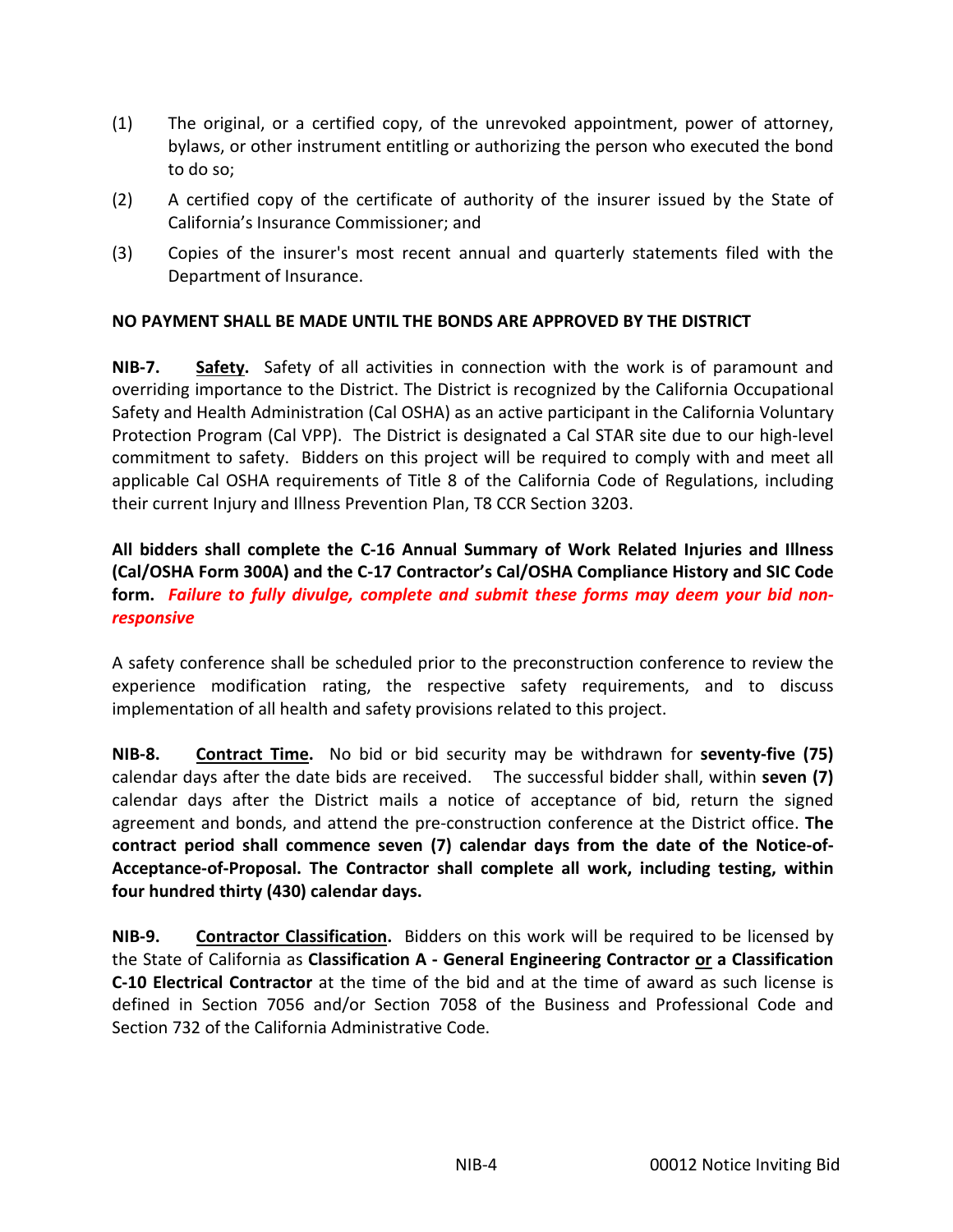**NIB-10. Non-Discrimination**. Bidders on this work will be required to comply with the provisions of the California Labor Code and with the President's Executive Order No. 11246 and supplements thereto. The requirements for bidders and contractors under this order are explained in the specifications.

**NIB-11. Minimum Wages**. In accordance with the provisions of the California Labor Code, the Director of Industrial Relations has ascertained the general prevailing rates of wages and the general prevailing rates for legal holiday and overtime work in Riverside County (refer to Section F-General Conditions). Copies of said rates are on file at the office of the District, which copies shall be made available for review to any interested party on request. The successful bidder shall post a copy of such determinations at the jobsite.

**NIB-12. Public Works Requirements** California Administrative Code, Title 8, Group 3, Section 16100 apply, which are/include:

- A. all applicable requirements of sections 1771, 1774 1776, 1813, and 1815.
- B. the appropriate number of apprentices are on the job site, as set forth in Labor Code Section 1777.5.
- C. workers' compensation coverage, set forth in Labor Code Sections 1860 and 1861.
- D. to keep accurate records of the work performed on the public works project, as set forth in Labor Code Section 1812.
- E. inspection of payroll records pursuant to Labor Code Section 1776, and as set forth in Section 16400 (e) of these regulations.
- F. and other requirements imposed by law.

**NIB-13. Public Works Contractor and Subcontractor Registration**. This project is subject to compliance monitoring and enforcement by the Department of Industrial Relations.

No contractor or subcontractor may be listed on a bid proposal or be awarded a contract for a public works project unless registered with the Department of Industrial Relations pursuant to Labor Code section 1725.5 [with limited exceptions from this requirement for bid purposes only under Labor Code section 1771.1(a)].

#### **BIDDERS AND THEIR SUBCONTRACTORS (listed on the Designation of Subcontractors List C-05) are to provide an extract (pdf) at time of bid showing active registration from the Public Works Contractor Registration online registration at: <https://cadir.secure.force.com/ContractorSearch>**

All contractors and subcontractors, including soils, survey and inspection services must furnish electronic certified payroll records directly to the Labor Commissioner (aka Division of Labor Standards Enforcement). Additionally, the awarded Contractor shall submit certified payroll records to the District.

In addition, awarded Contractor must post jobsite notices prescribed by regulations.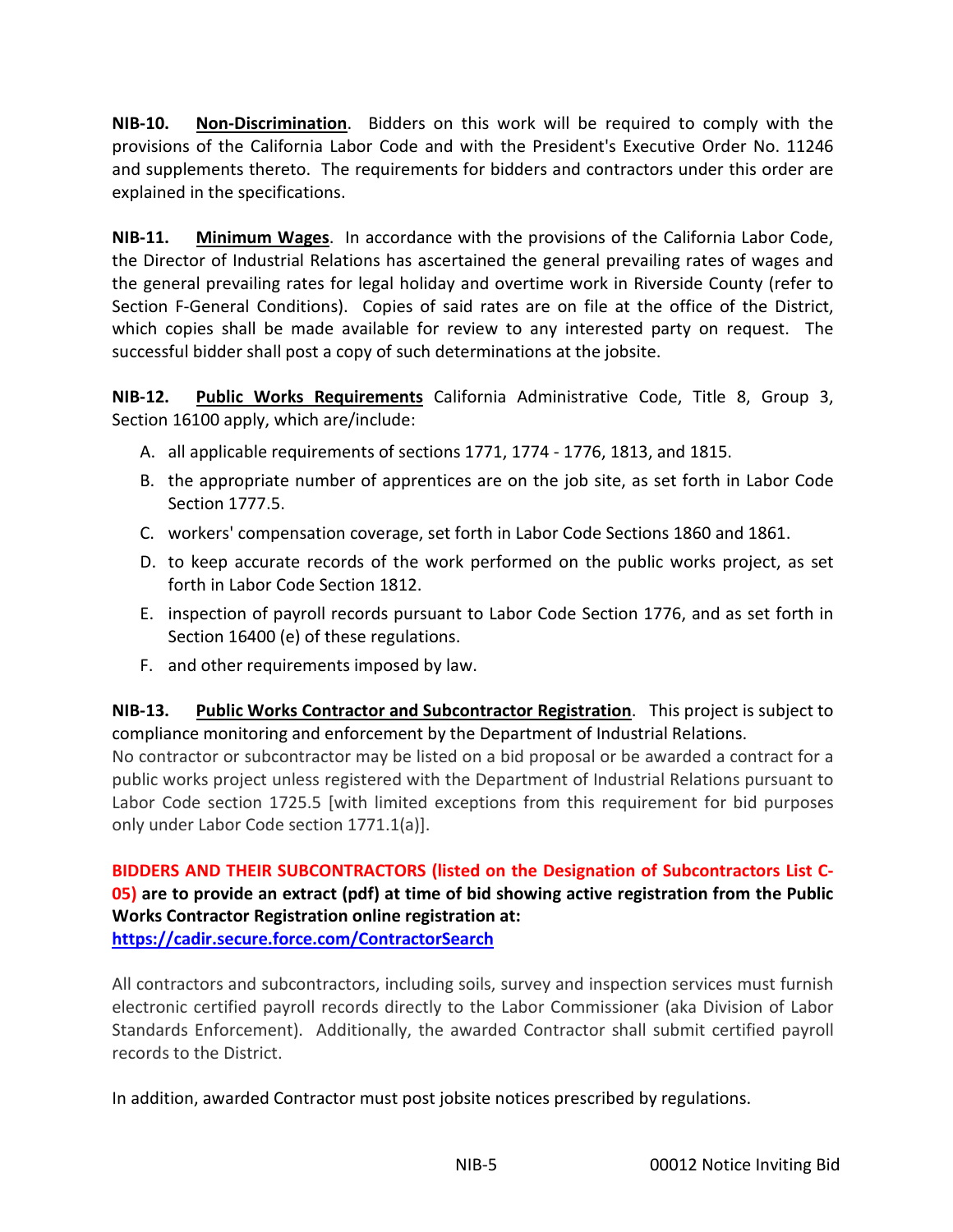**NIB-14.** Ineligibility of Contractor or Subcontractor. Pursuant to Section 1777.1 and 1777.7 of the Labor Code, any contractor or subcontractor who is found by the Labor Commissioner to be in violation of certain provisions of law and is debarred for a specific period of time, is ineligible to bid or work on, or be awarded, a public works contract.

**NIB-15.** Substitution of Securities. Substitution of securities shall be permitted for any monies withheld to ensure contract performance, in accordance with the provisions of law and Section F-General Conditions of the contract specifications.

**NIB-16.** No Equal Clause. The application of California Public Contract Code Section 3400 (b) applies. The District's Board of Directors has authorized the General Manager to approve purchase and installation of certain equipment, material and services which has been designated sole-sourced and as no-equal in order to match other equipment and services already completed or in the course of construction.

**NIB-17.** Covid-19 Special Notice. By submitting a Bid for this work, Bidder agrees to proceed with the work as proposed and to execute the contract in the form provided. Any conditions, caveats, or force majeure notices submitted with a bid will not be accepted and may result in a determination that the bid is non-responsive. Any such conditions, caveats, or notices submitted after award may result in the forfeiture of Bidder's bid security and award to the next lowest bidder.

Bidders shall comply with all governmental requirements for safety during the COVID-19 pandemic, including but not limited to orders and guidance of the California Department of Public Health, orders and guidelines of Cal/OSHA, and orders of the public health officer of the County of Riverside. The costs of adhering to and complying with such COVID-19 safety measures shall be the responsibility of the bidders and shall be included and incorporated into their respective bid amounts.

**Eastern Municipal Water District** 

FOR Joe Mouawad, P.E. **General Manager** 

**Official Bid Publication:** 

**EMWD Website (www.emwd.org)** 

Posted date:

September 20, 2021